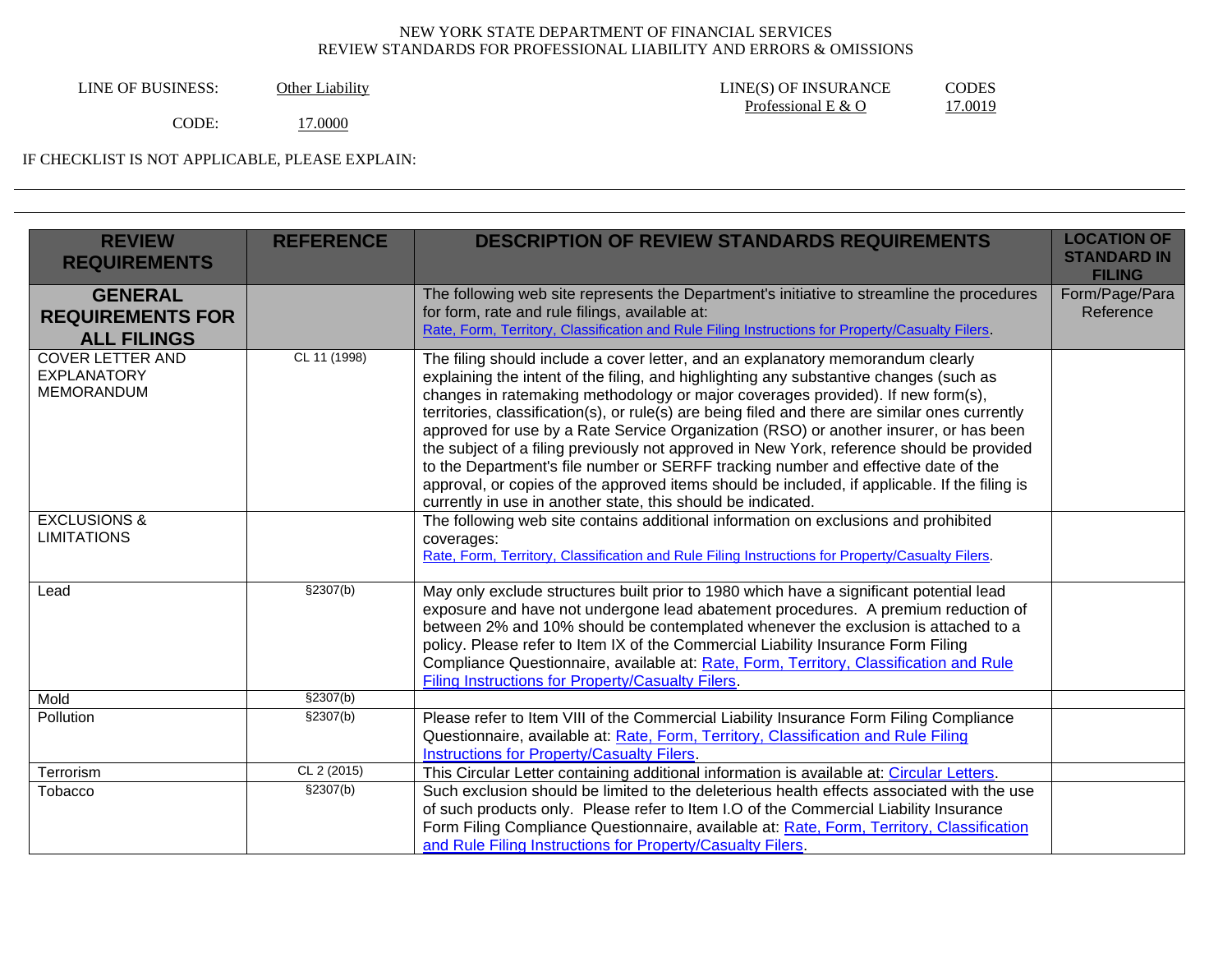| <b>REVIEW</b><br><b>REQUIREMENTS</b>                                                    | <b>REFERENCE</b>                                                   | <b>DESCRIPTION OF REVIEW STANDARDS REQUIREMENTS</b>                                                                                                                                                                                                                                                                                                                                                                                                                                                                                                                                                                                                                                                                                                                                                                                                                                                                                                                                                                                                                                                                      | <b>LOCATION OF</b><br><b>STANDARD IN</b><br><b>FILING</b> |
|-----------------------------------------------------------------------------------------|--------------------------------------------------------------------|--------------------------------------------------------------------------------------------------------------------------------------------------------------------------------------------------------------------------------------------------------------------------------------------------------------------------------------------------------------------------------------------------------------------------------------------------------------------------------------------------------------------------------------------------------------------------------------------------------------------------------------------------------------------------------------------------------------------------------------------------------------------------------------------------------------------------------------------------------------------------------------------------------------------------------------------------------------------------------------------------------------------------------------------------------------------------------------------------------------------------|-----------------------------------------------------------|
|                                                                                         |                                                                    |                                                                                                                                                                                                                                                                                                                                                                                                                                                                                                                                                                                                                                                                                                                                                                                                                                                                                                                                                                                                                                                                                                                          |                                                           |
| <b>FILING SUBMISSION</b>                                                                | §2305 & §2307<br>CL 19 (1992)<br>Supplement No 1 to<br>CL 11(1998) | Forms, territories, classifications, rating rules, rates and rating plans are subject to prior<br>approval.                                                                                                                                                                                                                                                                                                                                                                                                                                                                                                                                                                                                                                                                                                                                                                                                                                                                                                                                                                                                              |                                                           |
| Compliance Questionnaires,<br>Forms and Optional "Speed to<br>Market" Filing Procedures | CL 11 (1998)<br>Supplement No 3 to CL 11<br>(1998)                 | Please refer to the following web site for additional information:<br>Rate, Form, Territory, Classification and Rule Filing Instructions for Property/Casualty Filers.                                                                                                                                                                                                                                                                                                                                                                                                                                                                                                                                                                                                                                                                                                                                                                                                                                                                                                                                                   |                                                           |
| NO FILE OR FILING<br><b>EXEMPTIONS</b>                                                  | Article 63<br>11NYCRR16 (Reg. 86)                                  | An authorized insurer must obtain a "Special Risk License" prior to writing business in the<br>"Free Trade Zone". Such business shall be limited to a Special Risk defined as either a<br>Class 1 risk, Class 2 risk as enumerated in the list contained in Regulation 86, or a Class<br>3 risk. Although filing is not required for a Class 1 risk or a Class 2 risk, rates and policy<br>forms applied to special risks must still satisfy governing standards set forth in the<br>Insurance Law and regulations. If it is a class 3 risk then the company is required to file<br>for information only any form that has not been previously filed with the Superintendent<br>within three business days after the first delivery of a policy using such form, but no later<br>than 60 calendar days after the inception date of such policy. It should be noted that any<br>policy form that an insurer previously filed with the Superintendent and that the<br>Superintendent disapproved or rejected or that the insurer withdrew will not be considered<br>to have been previously filed with the Superintendent. |                                                           |
| PROHIBITED COVERAGES                                                                    |                                                                    | While the Department does not have an exhaustive list, some examples of prohibited<br>coverages include punitive damages and corporal punishment. Please refer to the<br>following web site for additional information:<br>Rate, Form, Territory, Classification and Rule Filing Instructions for Property/Casualty Filers.                                                                                                                                                                                                                                                                                                                                                                                                                                                                                                                                                                                                                                                                                                                                                                                              |                                                           |
| <b>Assault and Battery</b>                                                              | \$2307(b)                                                          | Coverage for Assault and Battery is prohibited except for defense of person or property.<br>Please refer to Item I.A.1.c of the Commercial Liability Insurance Form Filing Compliance<br>Questionnaire, available at: Rate, Form, Territory, Classification and Rule Filing<br>Instructions for Property/Casualty Filers.                                                                                                                                                                                                                                                                                                                                                                                                                                                                                                                                                                                                                                                                                                                                                                                                |                                                           |
| Discrimination                                                                          | CL 6 (1994)                                                        | Coverage for discrimination may only be provided on vicarious basis or for disparate<br>impact.                                                                                                                                                                                                                                                                                                                                                                                                                                                                                                                                                                                                                                                                                                                                                                                                                                                                                                                                                                                                                          |                                                           |
| <b>Indemnification Policy</b>                                                           | \$3420                                                             | Is not permitted. Liability coverage must be provided on a pay on behalf basis. Please<br>refer to Item I.B.1 of the Commercial Liability Insurance Form Filing Compliance<br>Questionnaire, available at: Rate, Form, Territory, Classification and Rule Filing<br><b>Instructions for Property/Casualty Filers.</b>                                                                                                                                                                                                                                                                                                                                                                                                                                                                                                                                                                                                                                                                                                                                                                                                    |                                                           |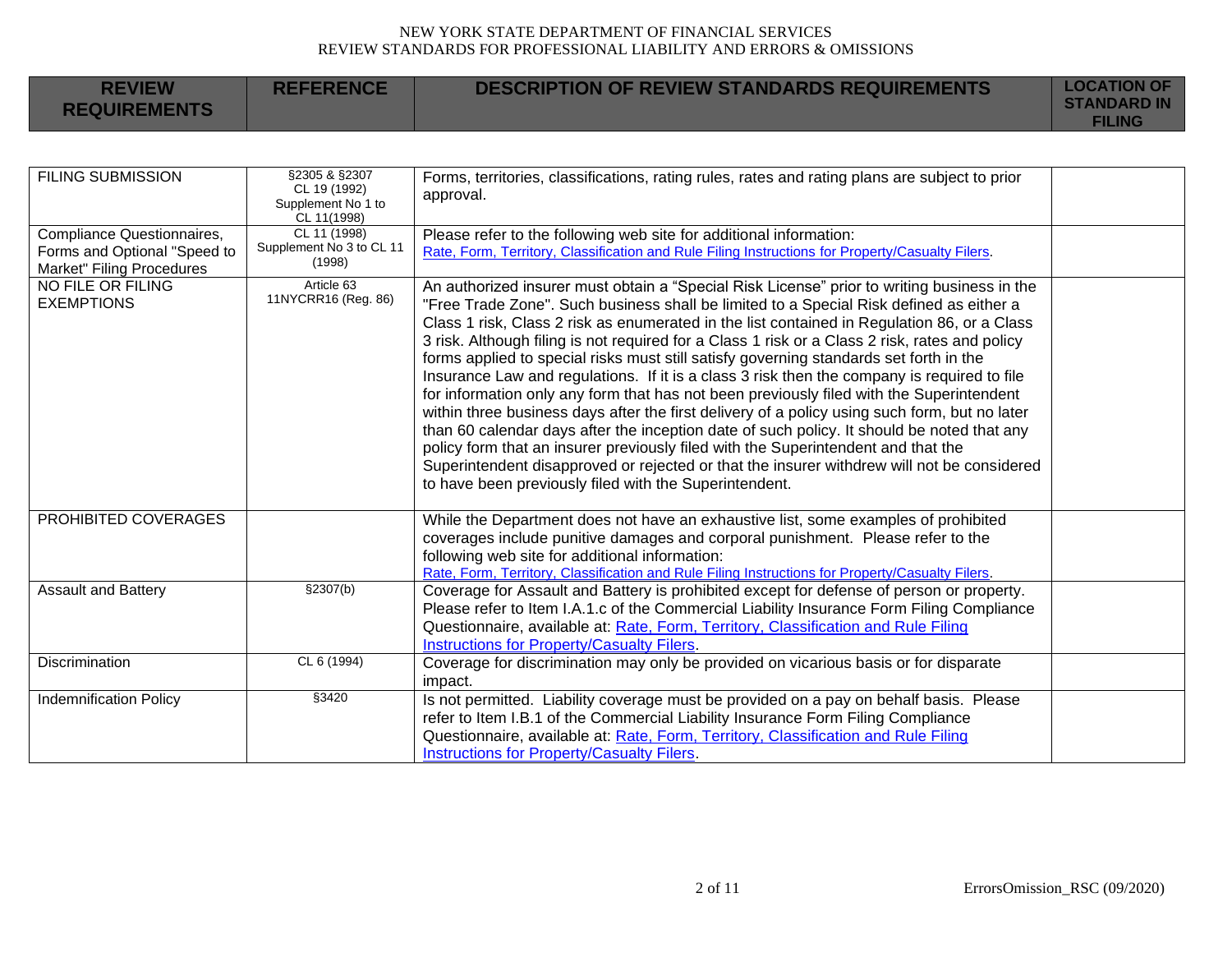| <b>REVIEW</b><br><b>REQUIREMENTS</b>      | <b>REFERENCE</b>                                                                                                                             | <b>DESCRIPTION OF REVIEW STANDARDS REQUIREMENTS</b>                                                                                                                                                                                                                                                                                                                                                                                                                                                                                                                                                                                                                                                                                                                                                                                      | <b>LOCATION OF</b><br><b>STANDARD IN</b><br><b>FILING</b> |
|-------------------------------------------|----------------------------------------------------------------------------------------------------------------------------------------------|------------------------------------------------------------------------------------------------------------------------------------------------------------------------------------------------------------------------------------------------------------------------------------------------------------------------------------------------------------------------------------------------------------------------------------------------------------------------------------------------------------------------------------------------------------------------------------------------------------------------------------------------------------------------------------------------------------------------------------------------------------------------------------------------------------------------------------------|-----------------------------------------------------------|
|                                           |                                                                                                                                              |                                                                                                                                                                                                                                                                                                                                                                                                                                                                                                                                                                                                                                                                                                                                                                                                                                          |                                                           |
| <b>Intentional Acts</b>                   | \$2307(b)                                                                                                                                    | May only be provided on vicarious basis or for disparate impact.  Please refer to Item<br>I.A.1.b of the Commercial Liability Insurance Form Filing Compliance Questionnaire,<br>available at: Rate, Form, Territory, Classification and Rule Filing Instructions for<br><b>Property/Casualty Filers.</b>                                                                                                                                                                                                                                                                                                                                                                                                                                                                                                                                |                                                           |
| <b>Punitive or Exemplary</b><br>Damages   | CL 6 (1994)                                                                                                                                  | Coverage for Punitive or Exemplary Damages is not permitted. Please refer to Item<br>I.A.1.a of the Commercial Liability Insurance Form Filing Compliance Questionnaire,<br>available at: Rate, Form, Territory, Classification and Rule Filing Instructions for<br><b>Property/Casualty Filers.</b>                                                                                                                                                                                                                                                                                                                                                                                                                                                                                                                                     |                                                           |
| Sexual Harassment Coverage                | \$2307(b)                                                                                                                                    | Coverage should not be provided to any person who allegedly or actually: i) participates<br>in, ii) directs; or iii) knowingly allows any act of sexual misconduct.                                                                                                                                                                                                                                                                                                                                                                                                                                                                                                                                                                                                                                                                      |                                                           |
| <b>SIDE BY SIDE</b><br><b>COMPARISON</b>  | CL 11 (1998)                                                                                                                                 | If the filing is a revision to existing form(s), territories, classification(s) or rule(s); Except for<br>simple, non-substantive changes, a side-by-side comparison of the form(s) or rule(s)<br>being proposed and those currently in use in New York, with all changes clearly marked<br>and explained in the company's cover letter or memorandum must be included. Revisions<br>to classifications and territories should include a comparison between those currently on<br>file (in New York) and those proposed, including relevant statistical data (experience) and<br>any rate or rate relativity effect. There should be a reference to the Department's<br>previous file number and/or a copy of the approval letter in which the current form(s),<br>territories, classification(s) or rule(s) were approved/acknowledged. |                                                           |
| <b>FORMS: POLICY</b><br><b>PROVISIONS</b> | §1113, §2307, §3105,<br>§3106, & §3420<br>11 NYCRR 86 (Reg. 95)<br>11NYCRR 71 (Reg. 107)<br>11 NYCRR 72 (Reg. 110)<br>11 NYCRR 73 (Reg. 121) | The Commercial Lines Property Insurance Form Filing Compliance Questionnaire<br>contains detailed information for making a errors & omissions filing including required<br>policy provisions, exclusions, prohibited coverages, and standard language, available at:<br>Rate, Form, Territory, Classification and Rule Filing Instructions for Property/Casualty<br>Filers                                                                                                                                                                                                                                                                                                                                                                                                                                                               | Form/Page/Para<br>Reference                               |
| <b>APPLICATIONS</b>                       |                                                                                                                                              |                                                                                                                                                                                                                                                                                                                                                                                                                                                                                                                                                                                                                                                                                                                                                                                                                                          |                                                           |
| Filing exemption                          | \$2307(b)                                                                                                                                    | Applications which do not become part of the policy are exempt from filing requirements.<br>Please refer to Item I.N.1 of the Commercial Liability Insurance Form Filing Compliance<br>Questionnaire, available at: Rate, Form, Territory, Classification and Rule Filing<br><b>Instructions for Property/Casualty Filers.</b>                                                                                                                                                                                                                                                                                                                                                                                                                                                                                                           |                                                           |
| <b>Fraud Warning Statement</b>            | \$403(d)<br>11NYCRR86.4 (Reg. 95)                                                                                                            | All applications must contain the prescribed fraud warning statement, which must be<br>incorporated immediately above the applicant's signature.                                                                                                                                                                                                                                                                                                                                                                                                                                                                                                                                                                                                                                                                                         |                                                           |
| Claims-Made Disclosure<br><b>Notice</b>   | 11NYCRR 73.7(a)<br>(Reg. 121)                                                                                                                | If a policy is a claims-made policy, the application must comply with the disclosure<br>requirements listed in Item II.a of the Claims Made Policies Form Filing Compliance<br>Questionnaire, available at: Rate, Form, Territory, Classification and Rule Filing<br><b>Instructions for Property/Casualty Filers.</b>                                                                                                                                                                                                                                                                                                                                                                                                                                                                                                                   |                                                           |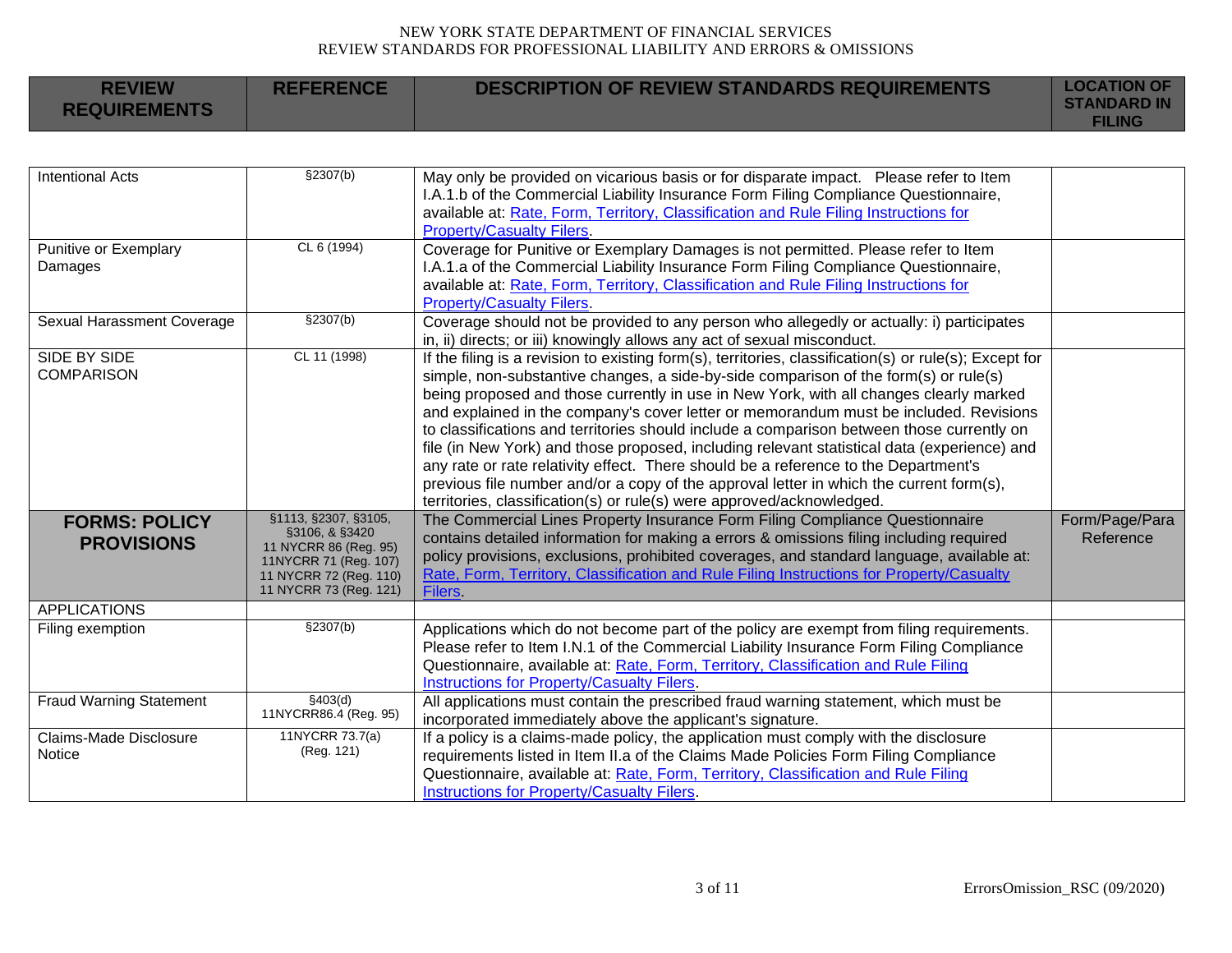| <b>REVIEW</b><br><b>REQUIREMENTS</b>             | <b>REFERENCE</b>                                                            | <b>DESCRIPTION OF REVIEW STANDARDS REQUIREMENTS</b>                                                                                                                                                                                                                                                                                                                                                                                                                                                                                                                                                                                                                                                    | <b>LOCATION OF</b><br><b>STANDARD IN</b><br><b>FILING</b> |
|--------------------------------------------------|-----------------------------------------------------------------------------|--------------------------------------------------------------------------------------------------------------------------------------------------------------------------------------------------------------------------------------------------------------------------------------------------------------------------------------------------------------------------------------------------------------------------------------------------------------------------------------------------------------------------------------------------------------------------------------------------------------------------------------------------------------------------------------------------------|-----------------------------------------------------------|
|                                                  |                                                                             |                                                                                                                                                                                                                                                                                                                                                                                                                                                                                                                                                                                                                                                                                                        |                                                           |
| Defense-within-limit<br><b>Disclosure</b>        | 11NYCRR 71.5(a)<br>(Reg. 107)                                               | If a policy is a defense within limits policy, the application must comply with the disclosure<br>requirements listed in Item I.C of Defense Within Limits Form Filing Compliance<br>Questionnaire, available at: Rate, Form, Territory, Classification and Rule Filing<br>Instructions for Property/Casualty Filers.                                                                                                                                                                                                                                                                                                                                                                                  |                                                           |
| <b>ARBITRATION</b>                               |                                                                             | Arbitration of disputes between an insured and the insurer may not be required.                                                                                                                                                                                                                                                                                                                                                                                                                                                                                                                                                                                                                        |                                                           |
| <b>BANKRUPTCY PROVISIONS</b>                     |                                                                             |                                                                                                                                                                                                                                                                                                                                                                                                                                                                                                                                                                                                                                                                                                        |                                                           |
| Insolvency or bankruptcy<br>clause               | \$3420(a)(1)                                                                | A policy must contain a statement indicating that the insolvency or bankruptcy of the<br>insured or the insured's estate does not relieve the obligations of the insurer. Please refer<br>to Item I.B.2 of the Commercial Liability Insurance Form Filing Compliance Questionnaire,<br>available at: Rate, Form, Territory, Classification and Rule Filing Instructions for<br><b>Property/Casualty Filers.</b>                                                                                                                                                                                                                                                                                        |                                                           |
| <b>BLANK ENDORSEMENTS</b>                        |                                                                             | Not permitted since a blank endorsement may change policy provisions without the proper<br>approval by this Department. An exception may be made for a blank form if its usage is<br>apparent based on the title/language of the form itself (such as a change in address form).<br>Forms containing check boxes with a space for language to be added are considered<br>blank endorsements and are subject to these rules. Please refer to Item I.L of the<br>Commercial Liability Insurance Form Filing Compliance Questionnaire, available at: Rate,<br>Form, Territory, Classification and Rule Filing Instructions for Property/Casualty Filers.                                                  |                                                           |
| <b>CANCELLATION &amp; NON-</b><br><b>RENEWAL</b> | §3426<br>CL 14 (1986)<br>CL 11 (1989)<br>Supplement No 1 to CL 11<br>(1989) | The Cancellation & Nonrenewal provisions apply to all commercial risk policies including<br>policies issued or issued for delivery in New York covering risks with multi-state locations<br>where the insured is principally headquartered in New York or the policy provides that<br>New York Law will govern. Please refer to the Commercial Lines Cancellation and<br>Nonrenewal Form Filing Compliance Questionnaire for detailed cancellation and<br>nonrenewal requirements, available at: Rate, Form, Territory, Classification and Rule<br>Filing Instructions for Property/Casualty Filers.                                                                                                   |                                                           |
| Notice of Cancellation                           | $§3426(b), (c), (h)(2), (g)$ &<br>(1)                                       | The cancellation provisions must comply with the statutory requirements for the content of<br>the notice (including loss information), proof of notice, special provisions, and time frame<br>for giving notice. Any notice which fails to include a provision required by Section 3426<br>shall not be an effective notice of cancellation. Notice must be mailed/delivered to the first<br>name insured and to the insured's authorized agent or broker.  Please refer to Item I.A of<br>the Commercial Lines Cancellation and Nonrenewal Form Filing Compliance<br>Questionnaire, available at: Rate, Form, Territory, Classification and Rule Filing<br>Instructions for Property/Casualty Filers. |                                                           |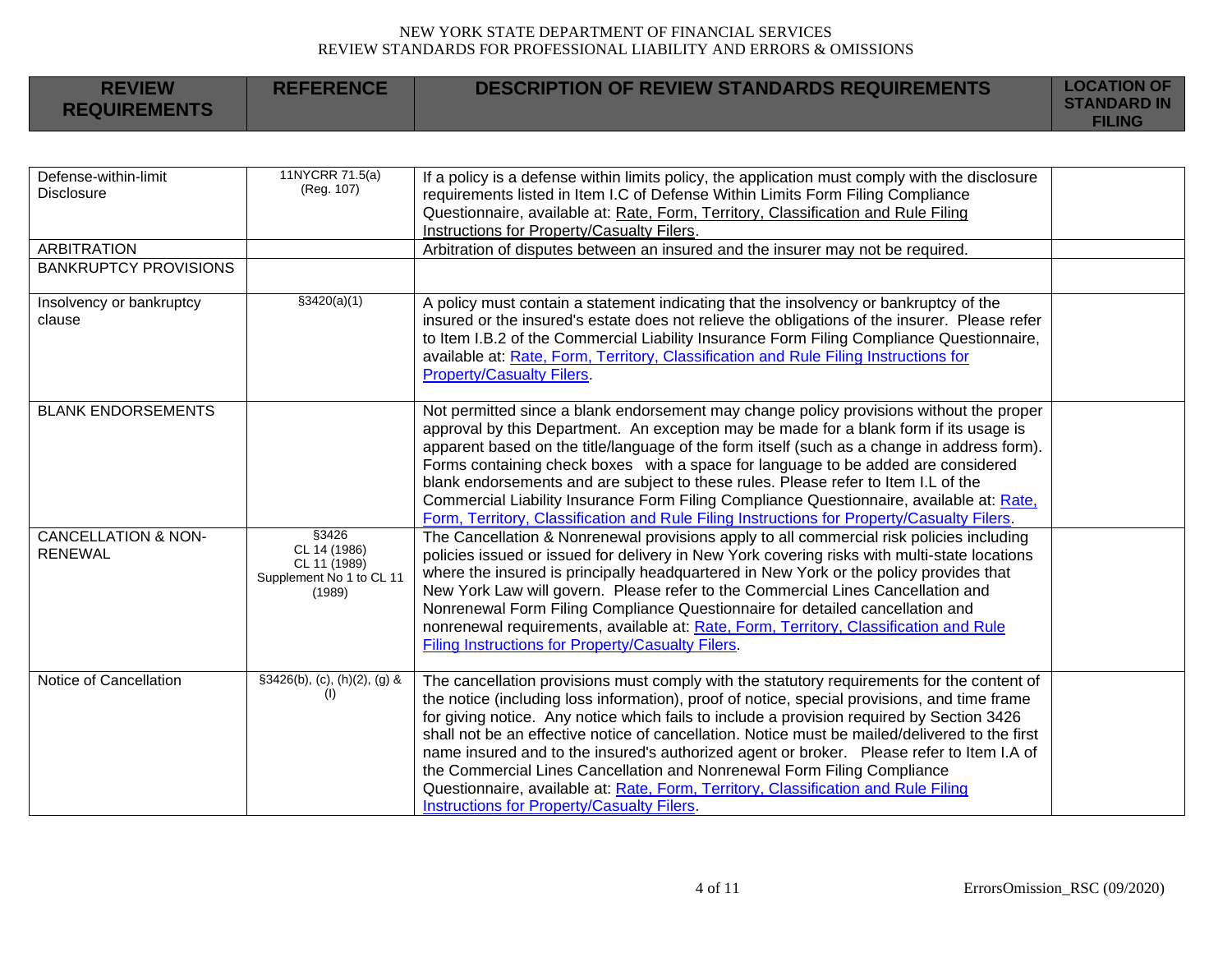| <b>REVIEW</b><br><b>REQUIREMENTS</b>    | <b>REFERENCE</b>                  | <b>DESCRIPTION OF REVIEW STANDARDS REQUIREMENTS</b>                                                                                                                                                                                                                                                                                                                                                                                                                                                                                                                                                                                                                                                      | <b>LOCATION OF</b><br><b>STANDARD IN</b><br><b>FILING</b> |
|-----------------------------------------|-----------------------------------|----------------------------------------------------------------------------------------------------------------------------------------------------------------------------------------------------------------------------------------------------------------------------------------------------------------------------------------------------------------------------------------------------------------------------------------------------------------------------------------------------------------------------------------------------------------------------------------------------------------------------------------------------------------------------------------------------------|-----------------------------------------------------------|
|                                         |                                   |                                                                                                                                                                                                                                                                                                                                                                                                                                                                                                                                                                                                                                                                                                          |                                                           |
| Notice of Non Renewal                   | $§3426(e), (g), (h)(2)$ & (l)     | The nonrenewal provisions must comply with the statutory requirements for the content of<br>the notice (including loss information), proof of notice, special provisions, and time frame<br>for giving notice. Any notice which fails to include a provision required by Section 3426<br>shall not be an effective notice of nonrenewal. Notice must be mailed/delivered to the<br>first name insured and to the insured's authorized agent or broker. Please refer to Item I.B<br>of the Commercial Lines Cancellation and Nonrenewal Form Filing Compliance<br>Questionnaire, available at: Rate, Form, Territory, Classification and Rule Filing<br><b>Instructions for Property/Casualty Filers.</b> |                                                           |
| <b>Required Policy Period</b>           | $$3426(a)(2)$ & (d)(2)            | A required policy period means a period of one year from the date as of which a covered<br>policy is renewed or first issued. A policy issued for less than one year must be in<br>compliance with statutory reasons outlined in §3426(d)(2). Please refer to Item II of the<br>Commercial Lines Cancellation and Nonrenewal Form Filing Compliance Questionnaire,<br>available at: Rate, Form, Territory, Classification and Rule Filing Instructions for<br><b>Property/Casualty Filers.</b>                                                                                                                                                                                                           |                                                           |
| Permissible Reasons for<br>Cancellation | $$3426(b), (c)$ & (h)             | A policy may be cancelled for any valid underwriting reason during the first 60 days a<br>policy is in force. After the first 60 days, reasons for cancellation are limited to statutory<br>references. Please refer to Item I.A. 2 of the Commercial Lines Cancellation and<br>Nonrenewal Form Filing Compliance Questionnaire, available at: Rate, Form, Territory,<br>Classification and Rule Filing Instructions for Property/Casualty Filers.                                                                                                                                                                                                                                                       |                                                           |
| Permissible Reasons for Non<br>Renewal  | $$3426(e)$ & (h)                  | A valid underwriting reason must be specifically listed in notice. Please refer to<br>Compliance Questionnaire No. CLCNR.                                                                                                                                                                                                                                                                                                                                                                                                                                                                                                                                                                                |                                                           |
| <b>Conditional Renewal</b>              | \$3426(e)(1)(B)                   | A conditional renewal notice is required for any change in the policy less favorable to the<br>policyholder. Such notice must contain the specific reason or reasons for conditional<br>renewal and must comply with the statutory requirements for the content of the notice<br>(including loss information), proof of notice, special provisions, and time frame for giving<br>notice. Please refer to Item I.B.2 and I.B.3 of the Commercial Lines Cancellation and<br>Nonrenewal Form Filing Compliance Questionnaire, available at: Rate, Form, Territory,<br>Classification and Rule Filing Instructions for Property/Casualty Filers.                                                             |                                                           |
| Policy Extension                        | \$3426(e)(6)                      | Aggregate Limit for expiring policy is increased in proportion to any policy extension as a<br>result of late notice. Please refer to Item II. 2 of the Commercial Lines Cancellation and<br>Nonrenewal Form Filing Compliance Questionnaire, available at: Rate, Form, Territory,<br>Classification and Rule Filing Instructions for Property/Casualty Filers.                                                                                                                                                                                                                                                                                                                                          |                                                           |
| Suspension                              | \$3426(m)                         | A suspension of coverage shall not be considered a cancellation of coverage                                                                                                                                                                                                                                                                                                                                                                                                                                                                                                                                                                                                                              |                                                           |
| <b>CLAIMS MADE</b>                      | \$2307(b)<br>11NYCRR73 (Reg. 121) | The Claims-Made Policies Form Filing Compliance Questionnaire contains detailed<br>information for making a Claims Made filing, available at:<br>Rate, Form, Territory, Classification and Rule Filing Instructions for Property/Casualty Filers.                                                                                                                                                                                                                                                                                                                                                                                                                                                        |                                                           |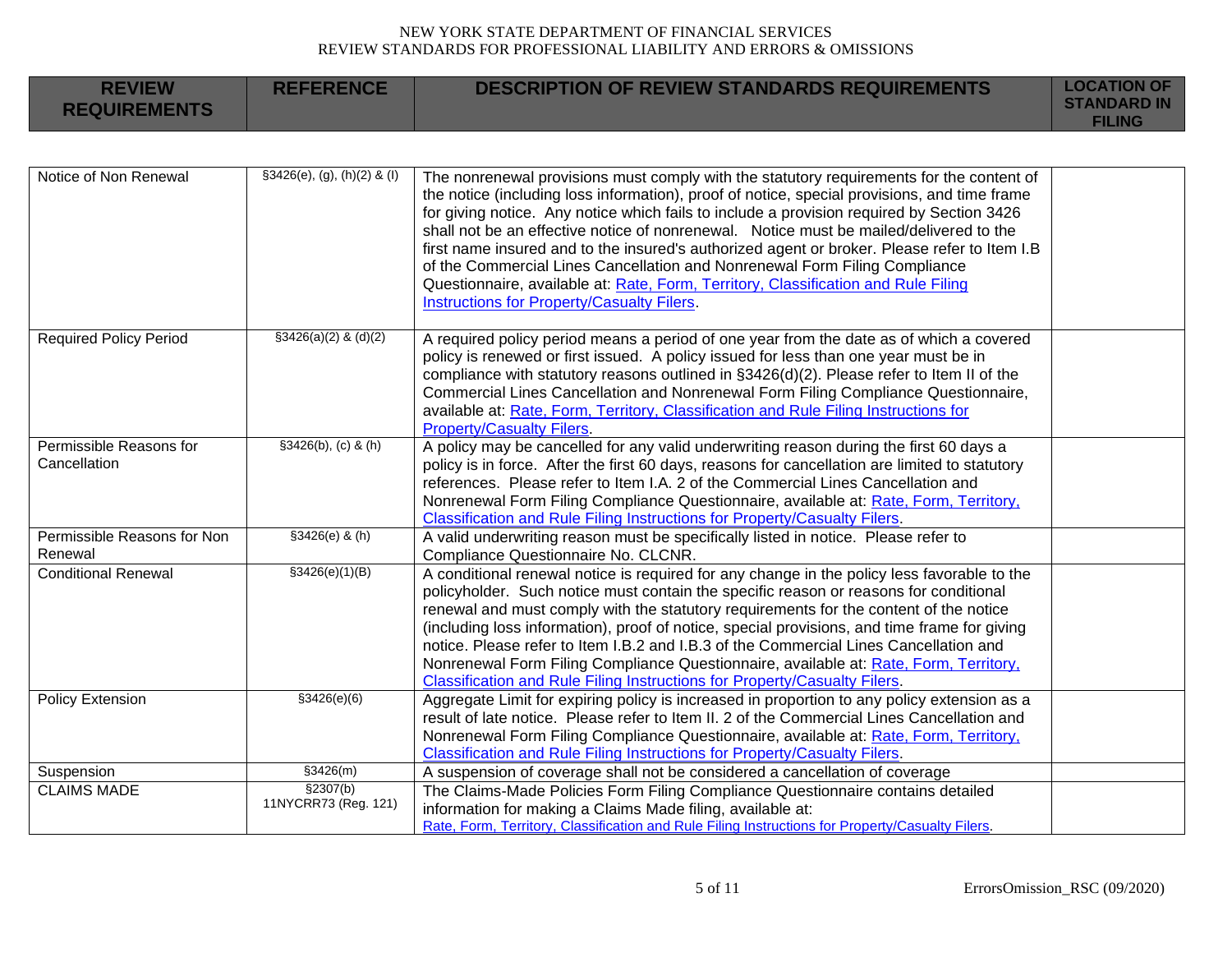| <b>REVIEW</b><br><b>REQUIREMENTS</b> | <b>REFERENCE</b> | <b>DESCRIPTION OF REVIEW STANDARDS REQUIREMENTS</b>                                                                                                                                                                                                                                               | <b>LOCATION OF</b><br><b>STANDARD IN</b><br><b>FILING</b> |
|--------------------------------------|------------------|---------------------------------------------------------------------------------------------------------------------------------------------------------------------------------------------------------------------------------------------------------------------------------------------------|-----------------------------------------------------------|
|                                      |                  |                                                                                                                                                                                                                                                                                                   |                                                           |
| <b>DEFENSE</b>                       |                  |                                                                                                                                                                                                                                                                                                   |                                                           |
| Duty to Defend                       |                  | For policies that provide for the duty to defend, a defense must be provided even if<br>allegations are groundless, false or fraudulent. A complete defense must be provided for<br>ألمر ويقلعهم والمرمور امورم الموصول والمسمر بممورز الموم المعمريمم والممل ممر رامزيون وامتوازر الموتوام لمراح |                                                           |

|                          |                                                 | alicyations are groundless, raise or fraudulent. A complete deferise must be provided for<br>a claim, which involves both covered and uncovered allegations, and no allocation of<br>defense costs is permitted. Additionally, provision must be made for the orderly transfer<br>of defense duties when the limit of liability is used up in the payment of judgments or<br>settlements. Please refer to Item I.C of the Commercial Liability Insurance Form Filing<br>Compliance Questionnaire, available at: Rate, Form, Territory, Classification and Rule<br>Filing Instructions for Property/Casualty Filers.                                            |  |
|--------------------------|-------------------------------------------------|----------------------------------------------------------------------------------------------------------------------------------------------------------------------------------------------------------------------------------------------------------------------------------------------------------------------------------------------------------------------------------------------------------------------------------------------------------------------------------------------------------------------------------------------------------------------------------------------------------------------------------------------------------------|--|
| Defense-Within-Limits    | 11NYCRR 71(Reg. 107)                            | Please refer to the Defense Within Limits Compliance Questionnaire for the minimum<br>provisions, disclosure requirements, and limitations of coverage, available at: Rate, Form,<br>Territory, Classification and Rule Filing Instructions for Property/Casualty Filers.                                                                                                                                                                                                                                                                                                                                                                                      |  |
| Legal Services Insurance | $\sqrt{(29)}$ & \$1116<br>11NYCRR262 (Reg. 162) | Legal Services Insurance means insurance providing legal services or reimbursement of<br>the cost of legal services. (Please note that pursuant to Section 262.10(d) of Department<br>Regulation 161, when legal services insurance is written as part of a liability policy, it shall<br>be written on a "pay on behalf" basis, except for a policy of directors and officers<br>insurance, which may be written on an "indemnification" basis.) Please refer to the Legal<br>Services Compliance Questionnaire for additional requirements available at: Rate, Form,<br>Territory, Classification and Rule Filing Instructions for Property/Casualty Filers. |  |
| <b>DEFINITIONS</b>       |                                                 |                                                                                                                                                                                                                                                                                                                                                                                                                                                                                                                                                                                                                                                                |  |
| Loading & Unloading      | \$2307(b)                                       | The term "Loading & Unloading" must remain undefined. Please refer to Item I.J of the<br>Commercial Liability Insurance Form Filing Compliance Questionnaire, available at: Rate,<br>Form, Territory, Classification and Rule Filing Instructions for Property/Casualty Filers.                                                                                                                                                                                                                                                                                                                                                                                |  |
| Personal Injury          | \$1113(a)(13)                                   | If the policy provides coverage for Personal Injury, such policy must include the provisions<br>of §1113(a)(13). Please refer to Item I.d of the Commercial Liability Insurance Form Filing<br>Compliance Questionnaire, available at: Rate, Form, Territory, Classification and Rule<br>Filing Instructions for Property/Casualty Filers.                                                                                                                                                                                                                                                                                                                     |  |
| <b>EXCESS COVERAGE</b>   |                                                 | 1) If the self-insured retention is \$10,000 or greater, the consent of the insured to settle a<br>claim is required for claims falling within the self-insured retention; 2) the insured should<br>have the right to select counsel for claims within the self-insured retention; 3) the<br>company cannot require an insured to contract with a particular claims adjustment<br>service; 4) For the above items, endorsements must be attached to the policy indicating<br>the policyholder understands and consents to the requirements.                                                                                                                    |  |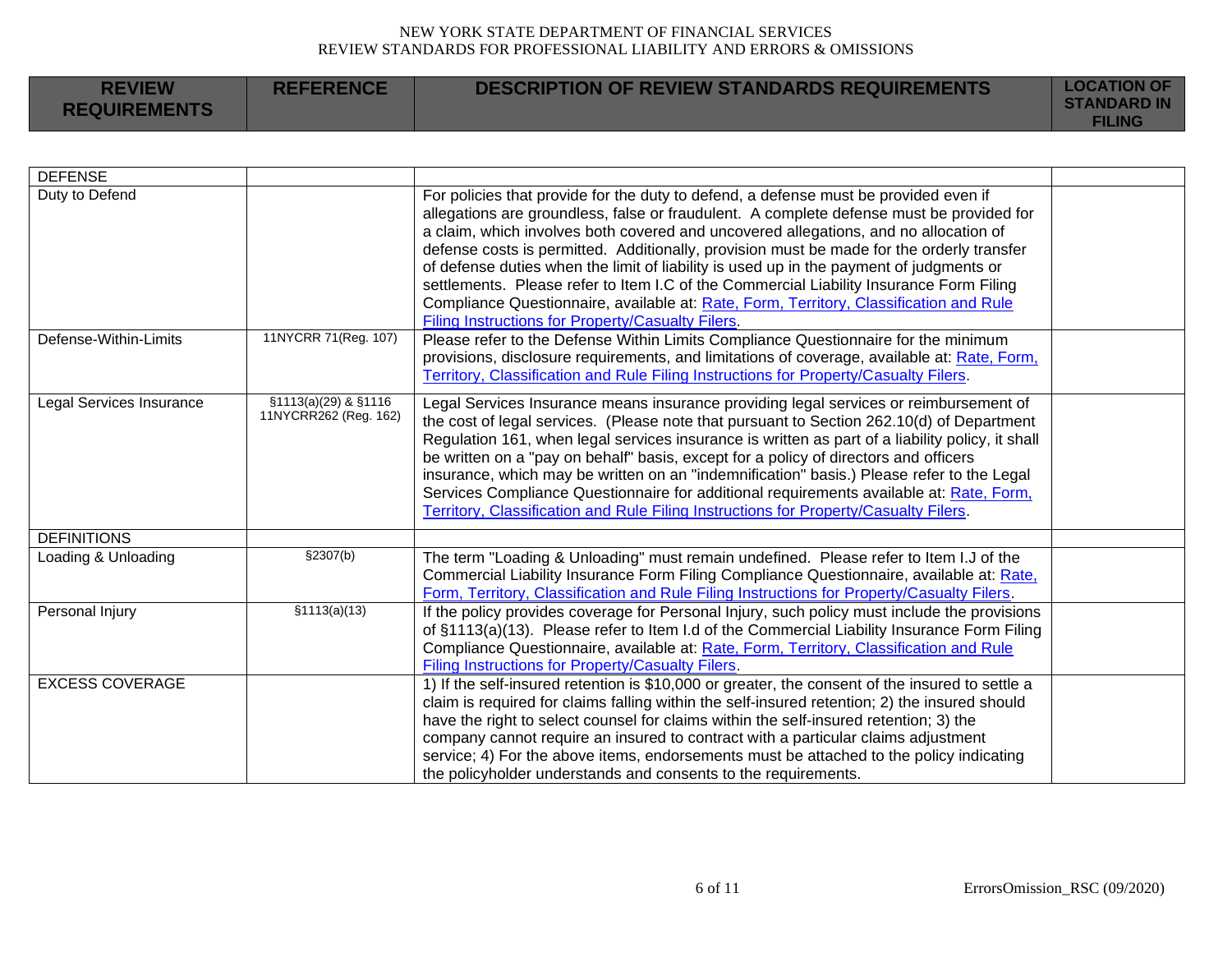| <b>REVIEW</b><br><b>REQUIREMENTS</b> | <b>REFERENCE</b> | <b>DESCRIPTION OF REVIEW STANDARDS REQUIREMENTS</b> | <b>LOCATION OF</b><br><b>STANDARD IN</b><br><b>FILING</b> |
|--------------------------------------|------------------|-----------------------------------------------------|-----------------------------------------------------------|
|                                      |                  |                                                     |                                                           |

| <b>FORMS MISCELLANEOUS</b>    |                                                         |                                                                                                                                                                                                                                                                                                                                                                                                                                                                                                                                                                                                                                                                                                                 |  |
|-------------------------------|---------------------------------------------------------|-----------------------------------------------------------------------------------------------------------------------------------------------------------------------------------------------------------------------------------------------------------------------------------------------------------------------------------------------------------------------------------------------------------------------------------------------------------------------------------------------------------------------------------------------------------------------------------------------------------------------------------------------------------------------------------------------------------------|--|
| Numbered Forms                | \$2307(b)                                               | All policy forms and endorsements filed with the Department must include an identification<br>number. Please refer to Item I.M of the Commercial Liability Insurance Form Filing<br>Compliance Questionnaire, available at: Rate, Form, Territory, Classification and Rule<br>Filing Instructions for Property/Casualty Filers                                                                                                                                                                                                                                                                                                                                                                                  |  |
| <b>Unlicensed Companies</b>   | \$2307(b)                                               | All policy forms and endorsements filed with the Department may only include the names<br>of insurers licensed in the State of New York. Please refer to Item I.K of the Commercial<br>Liability Insurance Form Filing Compliance Questionnaire, available at: Rate, Form,<br>Territory, Classification and Rule Filing Instructions for Property/Casualty Filers.                                                                                                                                                                                                                                                                                                                                              |  |
| <b>FICTITIOUS GROUPS</b>      | §3435<br>11NYCRR301 (Reg. 134)<br>11NYCRR153 (Reg. 135) | The provisions of §3435 and Regulations 134 and 135 do not permit fictitious groups.<br>The issuance of group property & casualty insurance is limited to either not-for-profit or<br>municipality insureds, or purchasing groups formed under the Federal Liability Risk<br>Retention Act of 1986 or quasi-group policies through a mass merchandising, safety<br>group or similar program, in connection with State law or a Federal purchasing group.                                                                                                                                                                                                                                                        |  |
| <b>GROUP POLICIES</b>         | §3435<br>11NYCRR301 (Reg. 134)<br>11NYCRR153 (Reg. 135) | The provisions of §3435 and Regulations 134 and 135 do not permit fictitious groups.<br>The issuance of group property & casualty insurance is limited to either not-for-profit or<br>municipality insureds, or purchasing groups formed under the Federal Liability Risk<br>Retention Act of 1986 or quasi-group policies through a mass merchandising, safety<br>group or similar program, in connection with State law or a Federal purchasing group.<br>Group policies must comply with the provisions of Regulations 134 & 135 including the<br>following: general requirements, group policy minimum standards, premium collection and<br>payment, dividend plans and form and rate filings requirements. |  |
| <b>LIMITS</b>                 |                                                         |                                                                                                                                                                                                                                                                                                                                                                                                                                                                                                                                                                                                                                                                                                                 |  |
| <b>Policy Limits</b>          |                                                         |                                                                                                                                                                                                                                                                                                                                                                                                                                                                                                                                                                                                                                                                                                                 |  |
| <b>Sublimits</b>              |                                                         | If there are sublimits the policy should highlight that fact, and if the policy is written on a<br>Defense Within Limit basis the sublimit cannot be less than the minimum limit required for<br>policies written on that basis.                                                                                                                                                                                                                                                                                                                                                                                                                                                                                |  |
| <b>LOSS SETTLEMENT</b>        |                                                         |                                                                                                                                                                                                                                                                                                                                                                                                                                                                                                                                                                                                                                                                                                                 |  |
| <b>Action Against Company</b> | $\S3420(a)(2)$ & $\S3420(b)$                            | If judgment against an insured is not satisfied within 30 days, an action can be brought<br>against an insurer. Furthermore, the judgment clause may not include the requirement<br>that judgment be "final" or obtained "after actual trial." Please refer to Item I.B of the<br>Commercial Liability Insurance Form Filing Compliance Questionnaire, available at: Rate,<br>Form, Territory, Classification and Rule Filing Instructions for Property/Casualty Filers.                                                                                                                                                                                                                                        |  |
| <b>After Market Parts</b>     |                                                         |                                                                                                                                                                                                                                                                                                                                                                                                                                                                                                                                                                                                                                                                                                                 |  |
| <b>Deductibles</b>            | 11NYCRR71 (Reg. 107)                                    | If deductible is applied against defense costs, policy must comply with Reg. 107.                                                                                                                                                                                                                                                                                                                                                                                                                                                                                                                                                                                                                               |  |
| <b>Loss Valuations</b>        |                                                         |                                                                                                                                                                                                                                                                                                                                                                                                                                                                                                                                                                                                                                                                                                                 |  |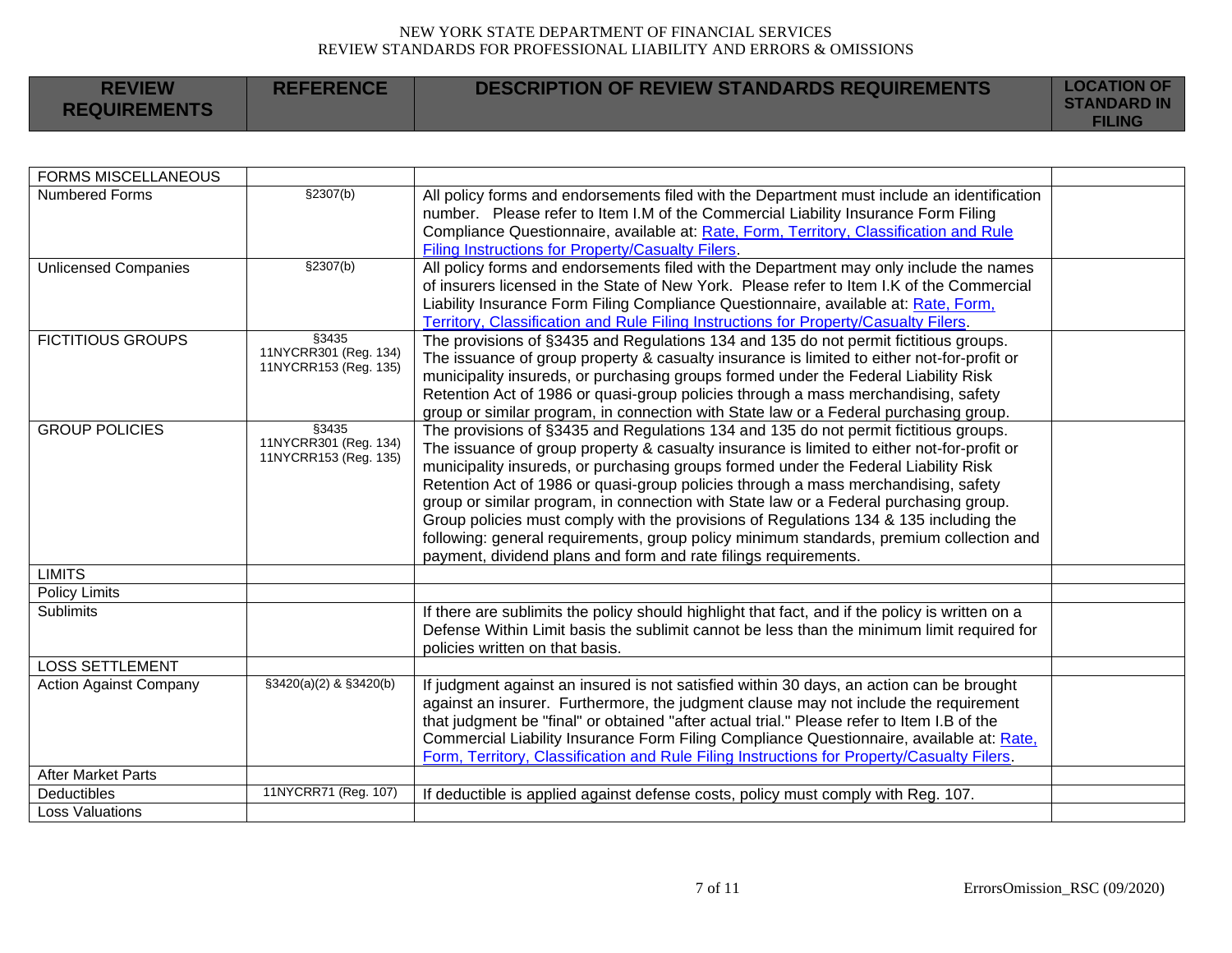| <b>REVIEW</b>                                  | <b>REFERENCE</b>         | <b>DESCRIPTION OF REVIEW STANDARDS REQUIREMENTS</b>                                                                                                                                   | <b>LOCATION OF</b> |
|------------------------------------------------|--------------------------|---------------------------------------------------------------------------------------------------------------------------------------------------------------------------------------|--------------------|
| <b>REQUIREMENTS</b>                            |                          |                                                                                                                                                                                       | <b>STANDARD IN</b> |
|                                                |                          |                                                                                                                                                                                       | <b>FILING</b>      |
|                                                |                          |                                                                                                                                                                                       |                    |
| Notification of Claim                          | $$3420(a)(3)(4)(5)$ &(6) | The policy must contain the various liability provisions set forth in Section 3420                                                                                                    |                    |
|                                                |                          | $(a)(3)(4)(5)$ and $(6)$ . Please refer to Paragraph I.B of the Commercial Liability Insurance                                                                                        |                    |
|                                                |                          | Form Filing Compliance Questionnaire, available at: Rate, Form, Territory, Classification                                                                                             |                    |
|                                                |                          | and Rule Filing Instructions for Property/Casualty Filers.                                                                                                                            |                    |
| <b>OTHER INSURANCE</b>                         | §2303                    | Policy provisions which indicate that in the event an occurrence is covered by more than                                                                                              |                    |
|                                                |                          | one policy issued by an insurer or its affiliates, only the highest limit of liability among all                                                                                      |                    |
|                                                |                          | policies will apply to the claim, are not permitted. Please refer to Item I.I of the                                                                                                  |                    |
|                                                |                          | Commercial Liability Insurance Form Filing Compliance Questionnaire, available at: Rate,                                                                                              |                    |
|                                                |                          | Form, Territory, Classification and Rule Filing Instructions for Property/Casualty Filers.                                                                                            |                    |
| PARTICIPATING POLICIES                         | §4106                    | A participating policy provision is not required. However, when the provision is included,                                                                                            |                    |
|                                                |                          | the board of directors may make reasonable classifications of policies in order to issue                                                                                              |                    |
|                                                |                          | payment of dividends. Such classifications must be filed for approval and be fair and not                                                                                             |                    |
| <b>PREMIUM AUDIT</b>                           | 11 NYCRR161.10           | unfairly discriminatory.                                                                                                                                                              |                    |
|                                                | (Reg. 129)               | Audit to determine the final premium must be conducted within 180 days after expiration<br>of the policy and such audit requirement may only be waived for reasons specified in the   |                    |
|                                                |                          | regulation.                                                                                                                                                                           |                    |
| PRIOR ACT COVERAGE                             |                          | It is only permitted to be written if 1) No coverage for known claims, 2) Provided only to                                                                                            |                    |
| FOR OCCURRENCE POLICY                          |                          | insureds switching from claims-made policy and is not available to an insured with an                                                                                                 |                    |
|                                                |                          | uninsured prior acts exposure, 3) Once purchased, must survive termination of the                                                                                                     |                    |
|                                                |                          | occurrence policy.                                                                                                                                                                    |                    |
| <b>VICARIOUS LIABILITY</b>                     | CL 6 (1994)              | The Department permits coverage for claims of vicarious liability regardless of whether                                                                                               |                    |
|                                                |                          | the underlying wrong is intentional or not.                                                                                                                                           |                    |
| <b>VOIDANCE</b>                                | §3105 & §3106            | May not void a policy unless the misrepresentation is material. No misrepresentation                                                                                                  |                    |
|                                                |                          | shall be deemed material unless knowledge by the insurer of the facts misrepresented                                                                                                  |                    |
|                                                |                          | would have led to a refusal by the insurer to make such contract. Please refer to Item I.H                                                                                            |                    |
|                                                |                          | of the Commercial Liability Insurance Form Filing Compliance Questionnaire, available at:                                                                                             |                    |
|                                                |                          | Rate, Form, Territory, Classification and Rule Filing Instructions for Property/Casualty Filers.                                                                                      |                    |
| <b>WARRANTIES</b><br><b>WORLDWIDE COVERAGE</b> | §3106                    | A breach of warranty shall not void a policy unless the breach of warranty is material.                                                                                               |                    |
|                                                |                          | If a policy provides for a duty to defend, in provisions where the company states it has no<br>duty to defend suits brought in foreign countries, the company must state the specific |                    |
|                                                |                          | reasons why it does not wish to defend (i.e. if the insurer lacks the expertise to defend in                                                                                          |                    |
|                                                |                          | the foreign country, or if the insurer is not permitted by law to defend in such foreign                                                                                              |                    |
|                                                |                          | country.) In such situations, the policy must specify that the insurer must reimburse the                                                                                             |                    |
|                                                |                          | insured for the defense expenses the insured incurred.                                                                                                                                |                    |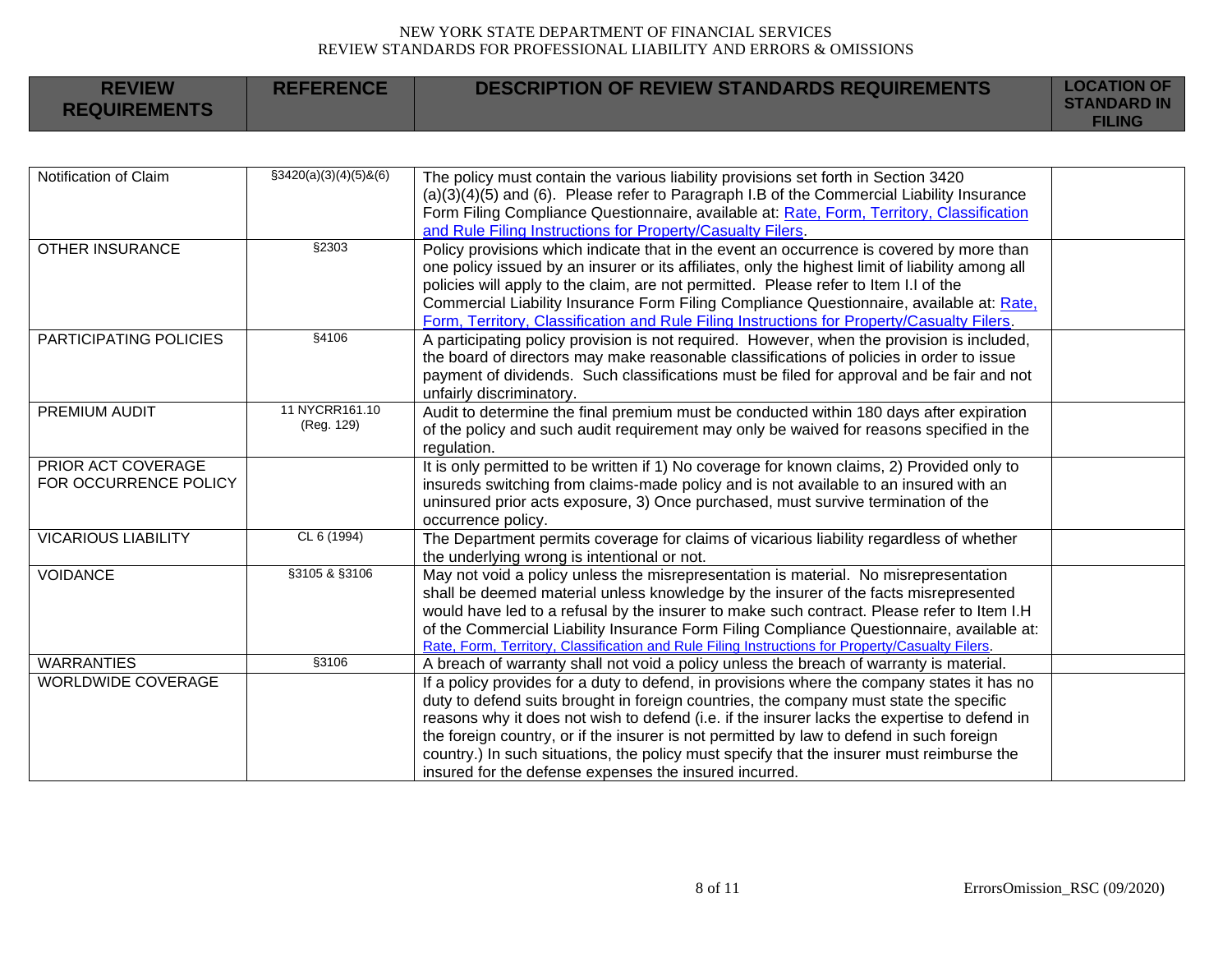| <b>REVIEW</b><br><b>REQUIREMENTS</b>                               | <b>REFERENCE</b>                                                        | <b>DESCRIPTION OF REVIEW STANDARDS REQUIREMENTS</b>                                                                                                                                                                                                                                                                                                                                                                                                                                                                                                                                                                                                                                                                                                                                                                                                                                             | <b>LOCATION OF</b><br><b>STANDARD IN</b><br><b>FILING</b> |
|--------------------------------------------------------------------|-------------------------------------------------------------------------|-------------------------------------------------------------------------------------------------------------------------------------------------------------------------------------------------------------------------------------------------------------------------------------------------------------------------------------------------------------------------------------------------------------------------------------------------------------------------------------------------------------------------------------------------------------------------------------------------------------------------------------------------------------------------------------------------------------------------------------------------------------------------------------------------------------------------------------------------------------------------------------------------|-----------------------------------------------------------|
|                                                                    |                                                                         |                                                                                                                                                                                                                                                                                                                                                                                                                                                                                                                                                                                                                                                                                                                                                                                                                                                                                                 |                                                           |
| <b>RATES &amp; RATING</b><br><b>PLANS</b>                          | §2304 & §2344<br>11NYCRR161 (Reg. 129)<br>CL 5 (2009)                   | All rates, rating plans, and rating rules filings must be submitted in accordance with the<br>instructions of Circular Letter No. 5 (2009) which outlines the new mandatory filing<br>procedures effective March 10, 2009. These procedures contain the minimum required<br>information that must accompany all rate, rating plan, and rating rule filings. Rate filings<br>must include appropriate supporting information as outlined in the Rate Filing Sequence<br>Checklist. Please note the relevant requirements contained in Section 2304 of the New<br>York Insurance Law. For commercial lines filings subject to flex-rating under Section<br>2344, please also refer to Regulation 129 (11 NYCRR 161). Please refer to the following<br>web site for additional information at: Rate, Form, Territory, Classification and Rule Filing<br>Instructions for Property/Casualty Filers. | Form/Page/Para<br>Reference                               |
| <b>ADOPTIONS OF RATE</b><br>SERVICE ORGANIZATIONS<br>(RSO) FILINGS |                                                                         |                                                                                                                                                                                                                                                                                                                                                                                                                                                                                                                                                                                                                                                                                                                                                                                                                                                                                                 |                                                           |
| Me Too Filings                                                     | §2306<br>11 NYCRR 161.7<br>(Reg. 129)                                   | The insurer may discharge its rate filing obligation by giving notice that it uses rates and<br>rate information prepared by a designated rate service organization. Please refer to<br>Regulation 129 for the filing of rates and the relation and role of rates published by a rate<br>service organization and the Department's web site for additional filing information at:<br>Rate, Form, Territory, Classification and Rule Filing Instructions for Property/Casualty Filers.                                                                                                                                                                                                                                                                                                                                                                                                           |                                                           |
| <b>CONSENT-TO-RATE</b>                                             | §2309                                                                   | The application for an excess rate is subject to prior approval. In addition, the application<br>must include the insured's reasons and the application must be signed by the insured.                                                                                                                                                                                                                                                                                                                                                                                                                                                                                                                                                                                                                                                                                                          |                                                           |
| <b>CREDIT SCORING AND</b><br><b>REPORTS</b>                        |                                                                         | The use of credit scoring and reports is limited to the initial underwriting and/or initial tier<br>placement of the risk.                                                                                                                                                                                                                                                                                                                                                                                                                                                                                                                                                                                                                                                                                                                                                                      |                                                           |
| <b>INDIVIDUAL RISK RATING</b>                                      | \$2305<br>11NYCRR161.12<br>(Reg. 129)                                   | Individual Risk Submissions not subject to prior approval shall not filed with the<br>Department. All such information shall be retained in the insurer's individual underwriting<br>file for each policy issued for a period of five years from the date of first issuance of such<br>policy.                                                                                                                                                                                                                                                                                                                                                                                                                                                                                                                                                                                                  |                                                           |
| Prior approval                                                     | CL 4 (1996)                                                             | All Individual Risk Submissions subject to prior approval form must include Form<br>129-C.doc, available at: Rate, Form, Territory, Classification and Rule Filing Instructions<br>for Property/Casualty Filers.                                                                                                                                                                                                                                                                                                                                                                                                                                                                                                                                                                                                                                                                                |                                                           |
| <b>PRICING</b>                                                     | §2304 & §2344<br>11NYCRR161 (Reg. 129)<br>CL 19 (1992) & CL 4<br>(1996) | The following web site contains the mandatory filing procedures:<br>Rate, Form, Territory, Classification and Rule Filing Instructions for Property/Casualty Filers.                                                                                                                                                                                                                                                                                                                                                                                                                                                                                                                                                                                                                                                                                                                            |                                                           |
| Audit Provisions/premium<br><b>Audit Rules</b>                     |                                                                         | Indicate if the filing includes an audit provision and/or a premium audit rule. If so, an audit<br>to determine final premium for policies under which the initial premium is based on an<br>estimate of the insured's exposure base must comply with Section 161.10 of Regulation<br>129. The provision/rule must clearly demonstrate compliance.                                                                                                                                                                                                                                                                                                                                                                                                                                                                                                                                              |                                                           |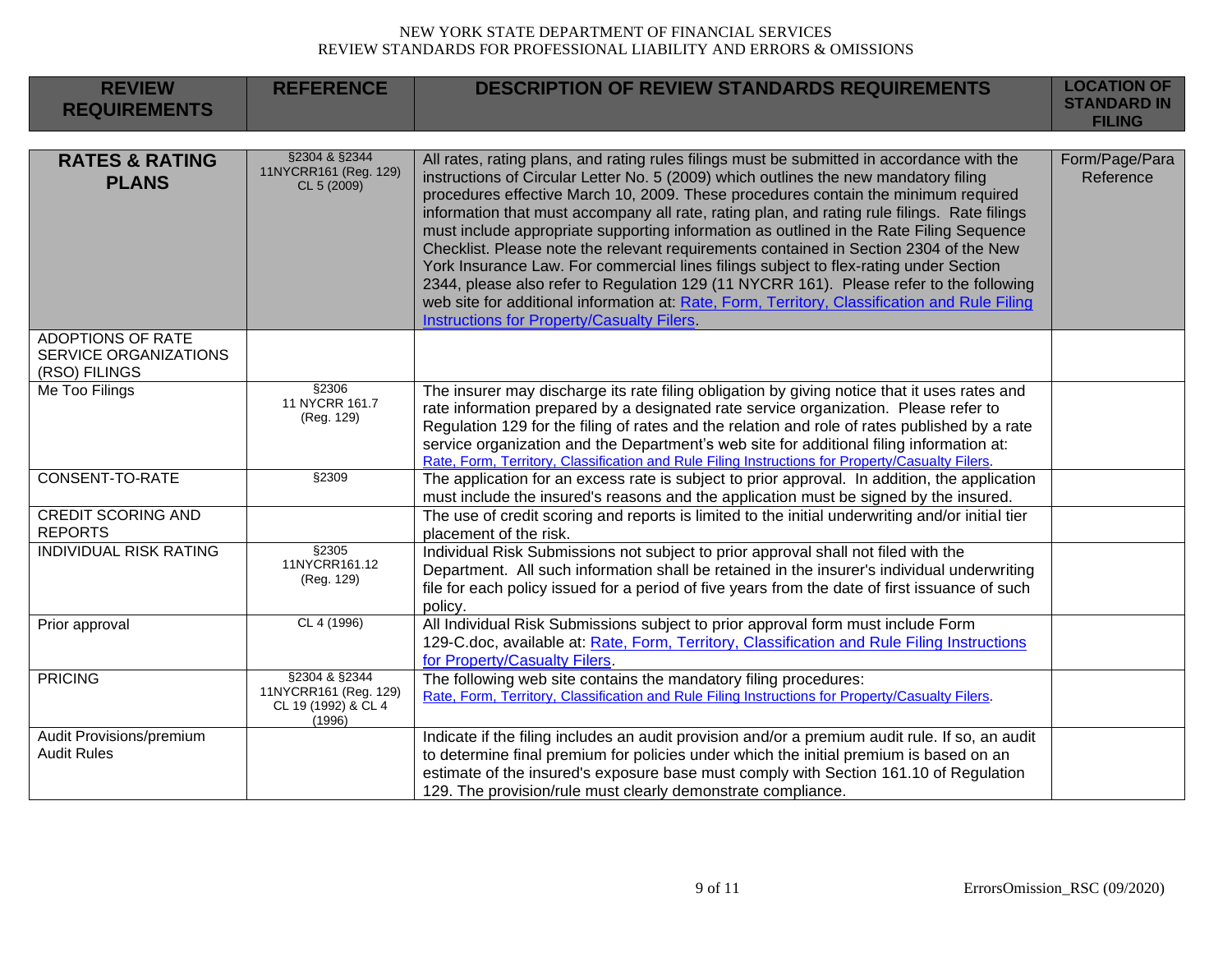| <b>REVIEW</b><br><b>REQUIREMENTS</b>      | <b>REFERENCE</b>                    | <b>DESCRIPTION OF REVIEW STANDARDS REQUIREMENTS</b>                                                                                                                                                                                                                                                                                                                                                                                                                                                | <b>LOCATION OF</b><br><b>STANDARD IN</b><br><b>FILING</b> |
|-------------------------------------------|-------------------------------------|----------------------------------------------------------------------------------------------------------------------------------------------------------------------------------------------------------------------------------------------------------------------------------------------------------------------------------------------------------------------------------------------------------------------------------------------------------------------------------------------------|-----------------------------------------------------------|
|                                           |                                     |                                                                                                                                                                                                                                                                                                                                                                                                                                                                                                    |                                                           |
| <b>Minimum Premium Rules</b>              |                                     | Minimum Premium Rules- the submission should evidence the relationship between the<br>amount charged as a minimum premium and the costs associated with producing the<br>policy or coverage. Return Premium/Minimum Earned Premium Rules - the submission<br>should specify that the policy will be pro-rated or short-rated due to mid-term termination<br>of the policy. Premium may be considered fully earned only for policies insuring special<br>events that are only a few days in length. |                                                           |
| <b>Multi Tiering</b>                      |                                     | Eligibility requirements for each tier must be submitted. The tier eligibility requirements<br>must be specific and mutually exclusive, so that no insured would be eligible for more<br>than one tier. The rate effects of the tier eligibility requirements should not be duplicated in<br>any rating plans. Justification must be provided for the rate differential for each tier.                                                                                                             |                                                           |
| <b>Payment Plans</b>                      |                                     | Payment plans are outside of the rating structure, and do not have to be filed with the<br>Department or included as part of the manual rates.                                                                                                                                                                                                                                                                                                                                                     |                                                           |
| <b>Renewal Discounts</b>                  |                                     | Renewal Discounts or credits due to the insured's longevity with the company are not<br>permitted for Commercial Liability coverage.                                                                                                                                                                                                                                                                                                                                                               |                                                           |
| Service Charges                           |                                     | Late payment fees, reinstatement fees, and premium installment fees are to be classified<br>as service fees that are outside of the rating structure, and do not have to be filed with the<br>Department or included as part of the manual rates.                                                                                                                                                                                                                                                  |                                                           |
| <b>RATING PLAN</b><br><b>REQUIREMENTS</b> | §2344<br>11NYCRR161.8 (Reg.<br>129) | Rating plans are subject to prior approval. Even if the insurer is adopting a rating plan<br>from a Rate Service Organization (RSO) without modification, such plan is subject to the<br>prior approval requirements.                                                                                                                                                                                                                                                                              |                                                           |
| <b>Composite Rating</b>                   |                                     | For rating plan rules and standards, please refer to Regulation 129 and item RP-1 and<br>RP-2 of the Rate Filing Sequence Checklist, available at: Rate, Form, Territory,<br>Classification and Rule Filing Instructions for Property/Casualty Filers.                                                                                                                                                                                                                                             |                                                           |
| <b>Expense Reduction Plan</b>             |                                     | For rating plan rules and standards, please refer to Regulation 129 and item RP-1 and<br>RP-2 of the Rate Filing Sequence Checklist, available at: Rate, Form, Territory,<br><b>Classification and Rule Filing Instructions for Property/Casualty Filers.</b>                                                                                                                                                                                                                                      |                                                           |
| Experience Rating                         |                                     | For rating plan rules and standards, please refer to Regulation 129 and item RP-1, RP-2<br>and RP-3 of the Rate Filing Sequence Checklist, available at: Rate, Form, Territory,<br>Classification and Rule Filing Instructions for Property/Casualty Filers.                                                                                                                                                                                                                                       |                                                           |
| Loss Rating                               |                                     | For rating plan rules and standards, please refer to Regulation 129 and item RP-1 and<br>RP-2 of the Rate Filing Sequence Checklist, available at: Rate, Form, Territory,<br>Classification and Rule Filing Instructions for Property/Casualty Filers.                                                                                                                                                                                                                                             |                                                           |